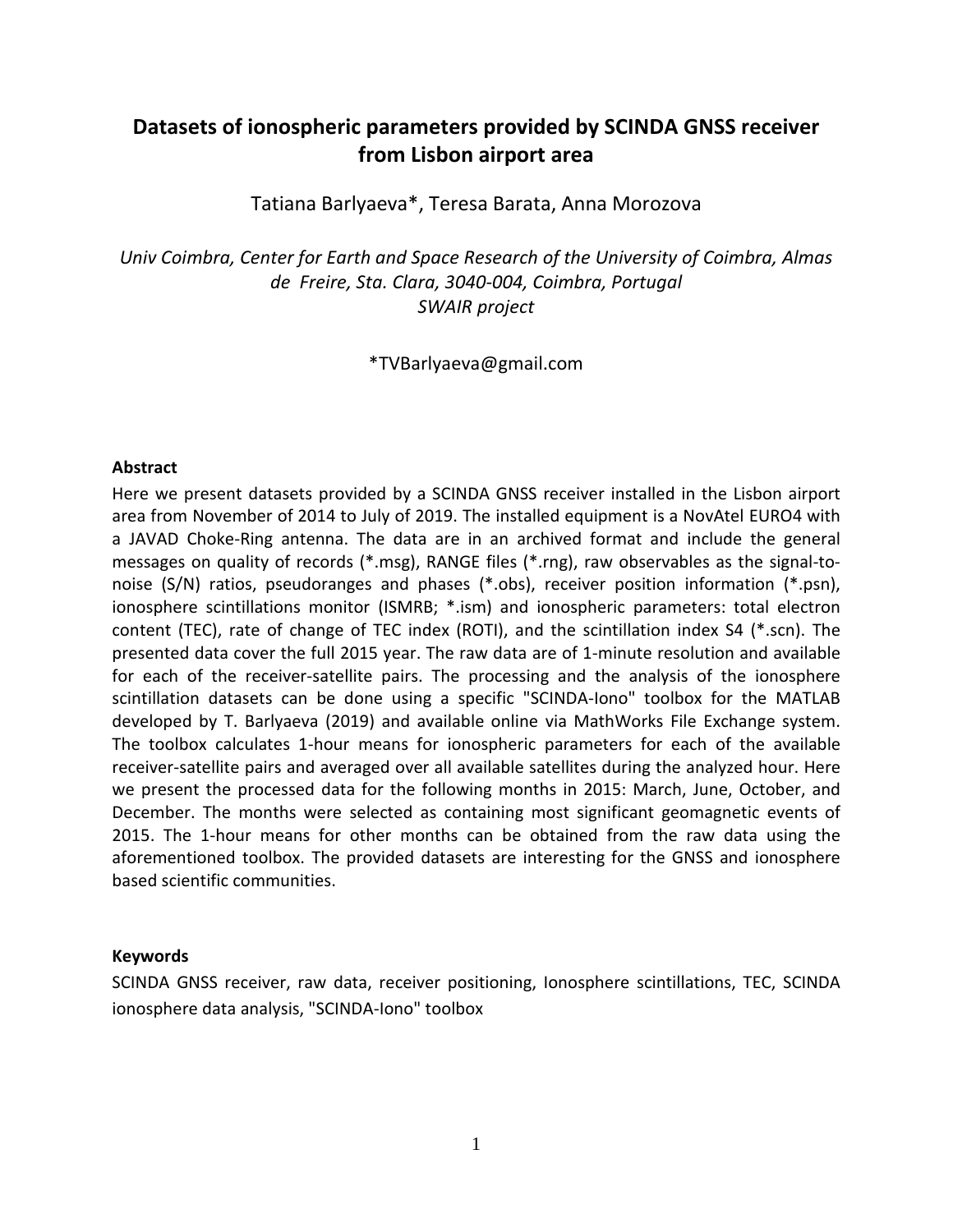# **Specifications Table**

| <b>Subject</b>                           | <b>Signal Processing</b>                                                                                                                                                                                                                                                                                                                                                                                                                                                 |
|------------------------------------------|--------------------------------------------------------------------------------------------------------------------------------------------------------------------------------------------------------------------------------------------------------------------------------------------------------------------------------------------------------------------------------------------------------------------------------------------------------------------------|
| Specific subject area                    | The datasets provided by GNSS receivers, in particular ionosphere<br>scintillation data.                                                                                                                                                                                                                                                                                                                                                                                 |
| <b>Type of data</b>                      | ASCII, text messages and binary<br>Table                                                                                                                                                                                                                                                                                                                                                                                                                                 |
| How data were<br>acquired                | The data have been recorded by a GNSS receiver installed in Lisbon<br>airport area.<br>Instruments: the installed equipment is a NovAtel EURO4 with a<br>JAVAD Choke-Ring antenna and a firmware (SCINDA) installed.<br>SCINDA (Scintillation Network Decision Aid) is a system designed to<br>specify ionospheric scintillation in real time and was developed by<br>the US Air Forces.                                                                                 |
| Data format                              | Raw<br>Processed                                                                                                                                                                                                                                                                                                                                                                                                                                                         |
| <b>Parameters for data</b><br>collection | The data were acquired continuously at 1Hz and stored in a<br>computer and external disks. In the Lisbon airport the electric<br>power and limited access to people were ensured in order to<br>maintain the quality and integrity of data. The equipment was not<br>connected to the internet. System maintenance operations were<br>performed periodically so that there was no interruption of data<br>collection. No calibration of the installed receiver was done. |
| <b>Description of data</b><br>collection | Data presented here were collected from January to December of<br>2015. The data were acquired continuously at 1Hz. The firmware<br>SCINDA give a file as output with calculated receiver position along<br>with time-tag and the number of satellites in view, including<br>satellite identifier number (PRN) for the tracked ones. The acquired<br>TEC data are without correction for the receiver bias.                                                              |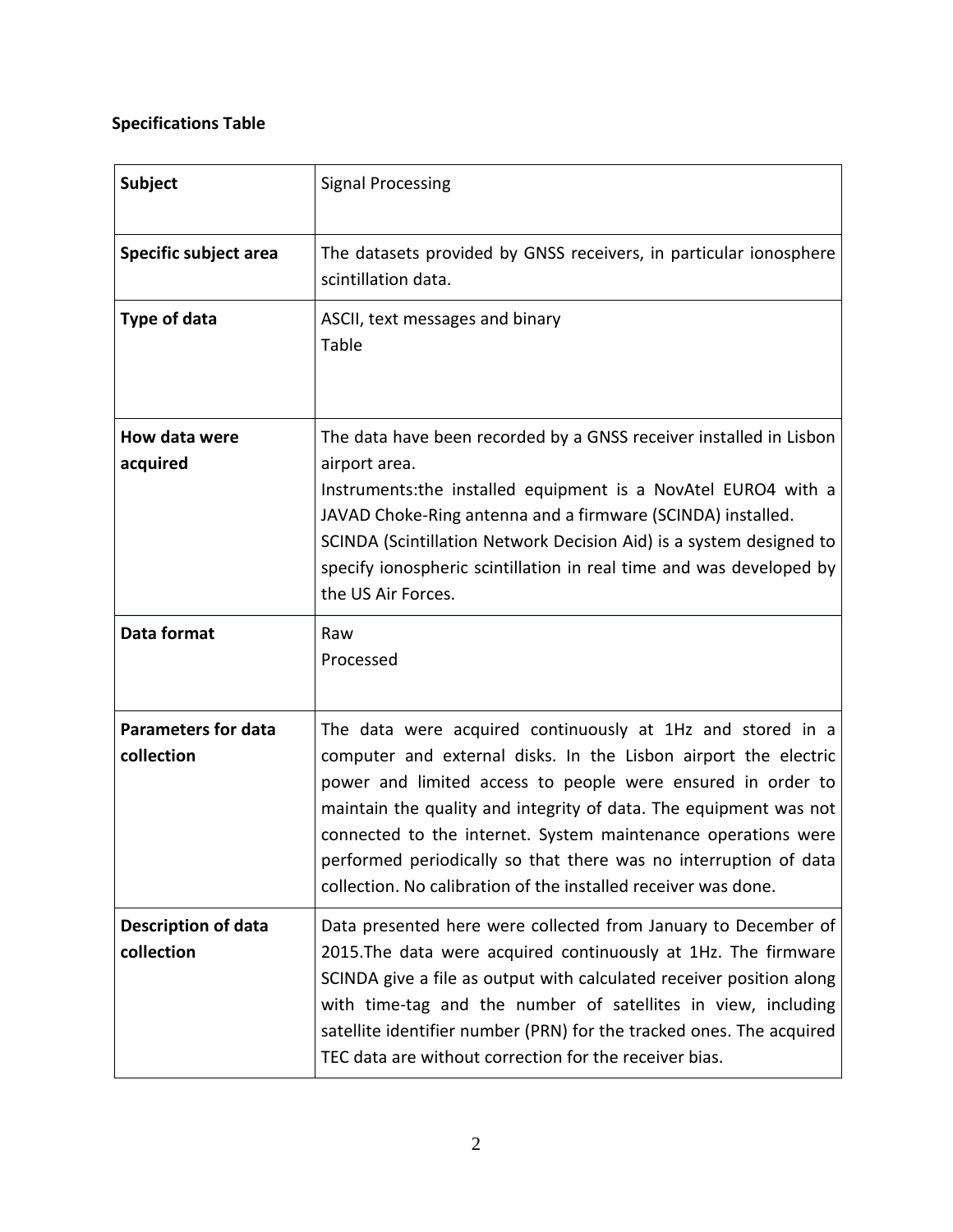| Data source location | Institution: Lisbon airport area<br>City/Town/Region: Lisbon<br>Country: Portugal<br>Latitude and longitude (and GPS coordinates) for collected<br>samples/data:<br>Latitude (degrees): 38.77932527<br>Longitude (degrees): -9.139699966<br>Altitude (ellipsoidal, m): 128.139 |
|----------------------|--------------------------------------------------------------------------------------------------------------------------------------------------------------------------------------------------------------------------------------------------------------------------------|
| Data accessibility   | Repository name: Mendeley Data<br>Data identification number: 10.17632/kkytn5d8yc.1<br>Direct URL to data:<br>https://data.mendeley.com/datasets/kkytn5d8yc/1                                                                                                                  |

#### **Value of the Data**

- Here we provide complementary data set allowing to estimate ionospheric conditions and GNSS positioning quality in 2015 for the mid-latitudinal region at the west coast of the Iberian Peninsula (area of the Lisbon airport).
- The data set contains both the raw and processed data from a GNSS receiver. The processing includes, e.g., gaps and bad data removal, averaging over 1-hour time interval, both for individual receiver-satellite pairs and over all available pairs. We also provide a tool to process and analyze the raw data: the "SCINDA-Iono" toolbox for the MATLAB, which is publicly available.
- These data can be used for the analysis of space weather effects on the GNSS signal quality and estimations of corrections to be used in upcoming GNSS services/systems accounting for the space weather conditions. Also, this data can be used for an analysis of ionosphere conditions observed in 2015.
- GNSS is widely used now in numerous applications for roads, railways, maritime, agriculture and air navigation, so the improvements of (i.e.) position information provided by GNSS services can serve for the safety of life.
- There are at least two main communities who can directly benefit from these data: the communities of ionosphere sciences and of the GNSS technologies and services.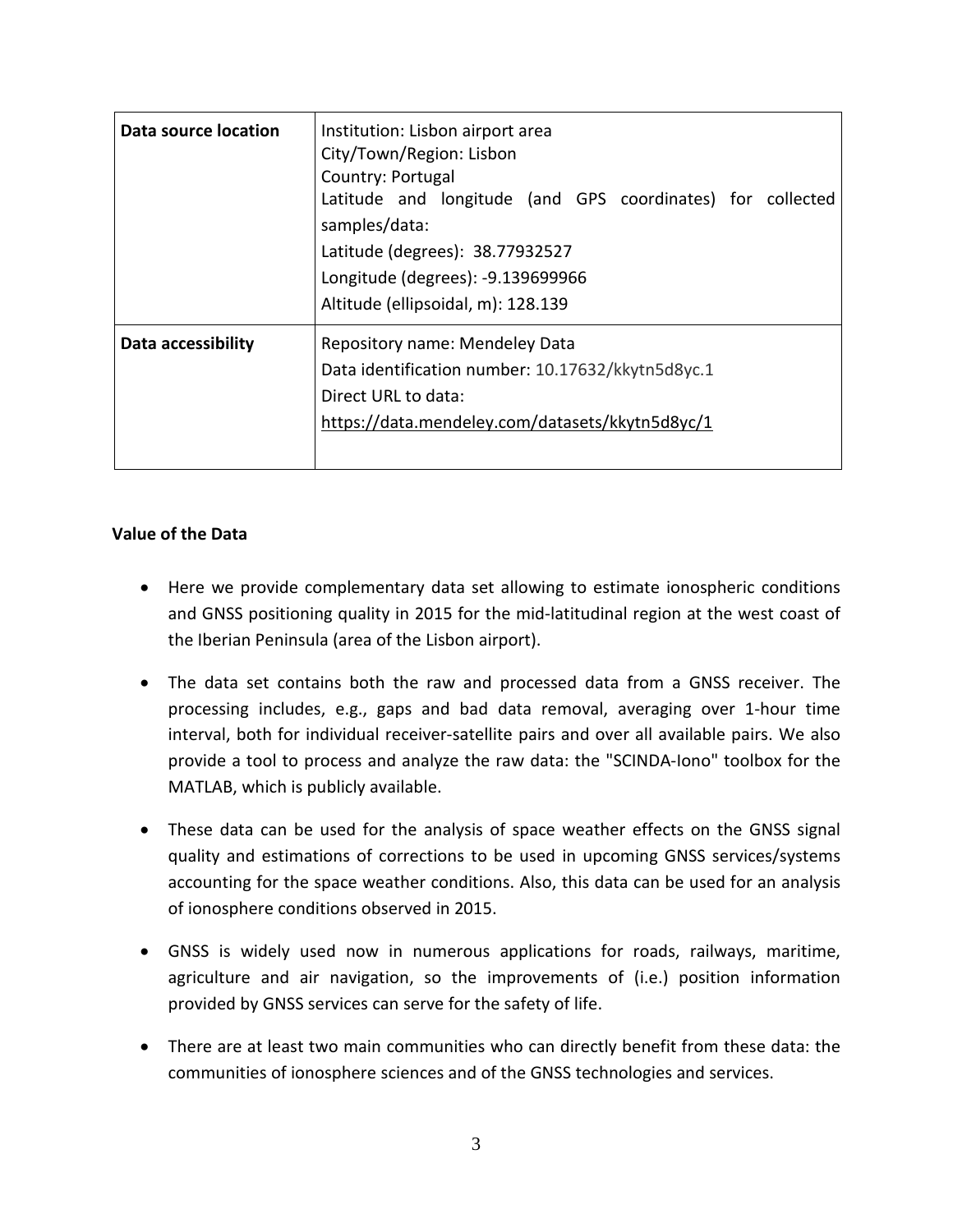• Some scientific results of the ionosphere conditions analysis during few significant geomagnetic storms in 2015 can be found in [1].

## **Data Description**

Here we present the data for the full 2015 year provided by a SCINDA GNSS receiver installed in Lisbon airport area from November of 2014 to July of 2019. The installed equipment is a NovAtel EURO4 with a JAVAD Choke-Ring antenna, with the firmware Scintillation Network Decision Aid (SCINDA). The details of the SCINDA software functionalities can be found in [2-8].

The raw data (subfolder "DATA-RAW\") include the general messages on the quality of records (\*.msg), RANGE files (\*.rng), raw observables as S/N ratios, pseudoranges and phases (\*.obs), receiver position information (\*.psn), ionosphere scintillations monitor (\*.ism) and ionosphere scintillations (\*.scn) as TEC (Total Electron Content), S4 (Scintillation index) and ROTI (Rate ofTEC Index).

The folders with raw data are organized as follows (see Fig. 1). The folder for the year with the name in the format "YYYY\" (2015) contains subfolders entitled "MM-Mon\" that include sets of gz-archived files with the names in format "YYMMDD\_HH0000" (where '0000' is the suffix that corresponds to the hour 00:00) and extensions ".ism", ".msg", ".rng", ".obs", ".psn" and ".scn". The ".msg" files contain text messages on the receiver diagnostics and records' quality, the ".ism" files keep alternative ionosphere monitor statistics (ISMRB) records written in verbatim from the receiver without using SCINDA software, and the ".rng" files are RANGE records. The ".obs", ".psn" and ".scn" files contain data in the ASCII format. Each of the latter data files covers 1-hour interval and consists of the data of 1-minute resolution for all visible satellites. Each data sequence in these files starts from the epoch information (date and time) and followed by the data. The ".obs" files present raw records on the S/N ratios, pseudoranges and phases for both the L1 and L2 channels. The ".psn" files contain latitude, longitude and altitude followed by the used satellites information. The ".scn" files report the detailed ionosphere conditions' information (see for ".scn" records section on the processed ".scn" data in the "Experimental Design, Materials, and Methods" with Figure 8).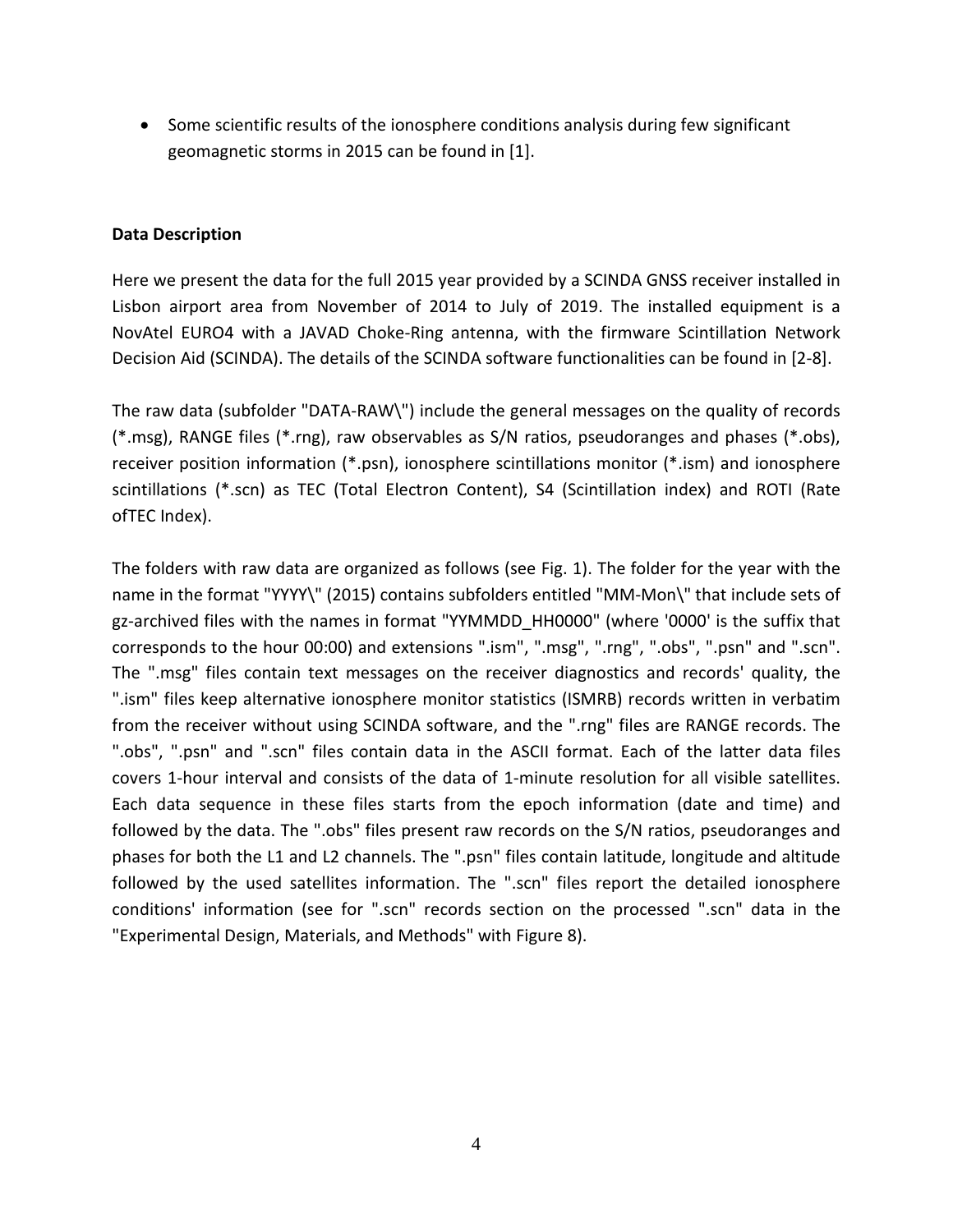| $01$ -Jan             | 150301_000000.ism.gz | 16.09.2015 16:32 | WinZip File | 66 KB           |   | 3 Wn2p - 150301 000000 amgr |                   |          |   |                       |   |           |               | <b>CONTINUE</b>    |
|-----------------------|----------------------|------------------|-------------|-----------------|---|-----------------------------|-------------------|----------|---|-----------------------|---|-----------|---------------|--------------------|
| $02$ -Feb             | 150301 000000.msg.gz | 16.09.2015 16:27 | WinZip File | 1 KB            |   | File Actions Options Help   |                   |          |   |                       |   |           |               |                    |
| 03-Mar<br>→           | 150301 000000.obs.gz | 16.09.2015 16:35 | WinZip File | 99 KB           |   | C<br>New                    | 員<br><b>Open</b>  | Eavoides | C | GF.<br>Estract        | Ď | ۵<br>View | Œ<br>CheckOut | $\omega$<br>Wizerd |
| $04 - Apr$            | 150301_000000.psn.qz | 16.09.2015 16:30 | WinZip File | 24 KB           |   | Name                        |                   |          |   |                       |   | Type      | Modified      |                    |
| $05-May$              | 150301 000000.rng.gz | 16.09.2015 16:31 | WinZip File | 194 KB          |   |                             | 150301_000000.scn |          |   |                       |   | SCN File  |               | 01.03.2015 0:59    |
| $06 - Jun$            | 150301 000000.scn.gz | 16.09.2015 16:32 | WinZip File | 9 <sub>KB</sub> |   |                             |                   |          |   |                       |   |           |               |                    |
| $\blacksquare$ 07-Jul | 150301 010000.ism.gz | 16.09.2015 16:34 | WinZip File | 77 KB           | → |                             |                   |          |   |                       |   |           | $\Xi$         |                    |
| $08 - Aug$            | 150301 010000.msg.gz | 16.09.2015 16:34 | WinZip File | 1 KB            |   |                             |                   |          |   |                       |   |           |               |                    |
| $09-Sep$              | 150301 010000.obs.qz | 16.09.2015 16:34 | WinZip File | 112 KB          |   |                             |                   |          |   |                       |   |           |               |                    |
| 10-Oct                |                      |                  |             |                 |   | Selected D files, 0 bytes   |                   |          |   | Total 1 file, ? bytes |   |           |               | 00                 |
| $11 - Nov$            | $\cdots$             |                  |             |                 |   |                             |                   |          |   |                       |   |           |               |                    |
| $12-Dec$              |                      |                  |             |                 |   |                             |                   |          |   |                       |   |           |               |                    |

Figure 1. Organization of the raw data in subfolders of the folder "2015\".

In addition to the raw data, kept in the archived format, we present the processed scintillation (\*.scn) datasets for selected months of 2015: March, June, October and December, the months with most significant geomagnetic events of 2015. These data can be found in the subfolder "DATA-PROCESSED\". One should note that in theory SCINDA software is able to do separation of the ionosphere and plasmasphere TEC [3], but for the presented data this option was deactivated.

The processed scintillation data are organized in the following way (see Fig. 2). For example, the data in the folders "All\_T20\_61p\_TwD\_2015-03\" and "SATs\_T20\_61p\_TwD\_2015-03\" are the March 2015 (see "2015-03") data processed to eliminate three types of errors that can be found in the raw data files, which we named as "T20", "61p" and "TwD" errors. The meaning and details of these types of erroneous or missed blocks are explained below in "Experimental Design, Materials, and Methods" section, "Software functionalities" subsection. The 'T20\_61p\_TwD' labels in the folders' names mean that the processed data are free from errors of all three types. These folders contain either data averaged over all visible satellites data ('All' case) or the data for each of receiver-satellite pairs separately ('SATs' case). For the case of the separate receiver-satellite pairs the list of the visible satellites is provided in a dedicated file. Each folder contains pairs of files: the data file and the file with time stamps (1-minute resolution).

| Name                            | Date modified    | Type        | Size |
|---------------------------------|------------------|-------------|------|
| All_T20_61p_TwD_2015-03         | 20.12.2019 13:15 | File folder |      |
| All_T20_61p_TwD_Means1h_2015-03 | 20.12.2019 13:15 | File folder |      |
| SATs_T20_61p_TwD_2015-03        | 20.12.2019 13:15 | File folder |      |
| SATs_T20_61p_TwD_SATs1h_2015-03 | 20.12.2019 13:15 | File folder |      |

Figure 2. Organization of the processed data in corresponding folders.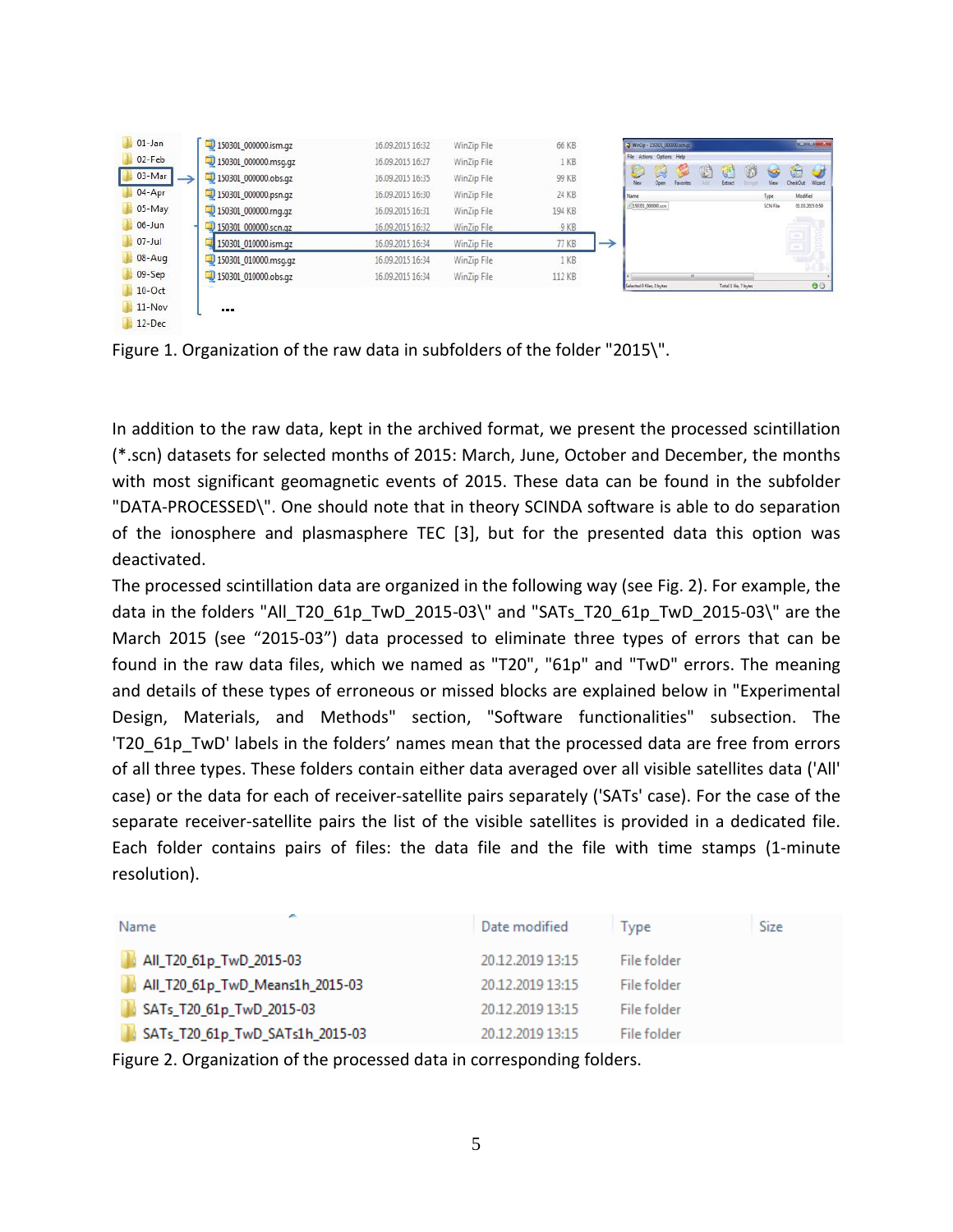The subfolders "All\_T20\_61p\_TwD\_Means1h\_2015-03\" and "SATs\_T20\_61p\_TwD\_SATs1h\_2015-03\" contain the 1-hour means for the averages over all available satellites and for each of the receiver-satellite pairs, respectively. Each 1-hour means file also contains the standard deviation and the number of successful observations. The list of visible satellites is also available in a separate file.

| Name                                    | Date modified    | <b>I</b> vpe | Size       |
|-----------------------------------------|------------------|--------------|------------|
| SCN_2015-03_res1m_01-31.dat             | 20.12.2019 12:41 | DAT File     | 4 1 2 9 KB |
| SCN_2015-03_res1m_01-31_DATES-TIMES.dat | 20.12.2019 12:41 | DAT File     | 4 129 KB   |

Figure 3. Organization of the processed data files: 1-minute data for averages over all visible satellites.

| Name                                      | Date modified    | <b>Type</b>     | Size            |
|-------------------------------------------|------------------|-----------------|-----------------|
| SATs_LIST_UNIQUES_201503.dat              | 20.12.2019 11:56 | <b>DAT File</b> | 1 <sub>KB</sub> |
| SCN_2015-03_res1m_01-31_1.dat             | 20.12.2019 12:33 | <b>DAT File</b> | 1 192 KB        |
| SCN_2015-03_res1m_01-31_1_DATES-TIMES.dat | 20.12.2019 12:33 | <b>DAT File</b> | 1 192 KB        |
| SCN_2015-03_res1m_01-31_2.dat             | 20.12.2019 12:33 | <b>DAT File</b> | 1 269 KB        |
| SCN_2015-03_res1m_01-31_2_DATES-TIMES.dat | 20.12.2019 12:33 | <b>DAT File</b> | 1 269 KB        |
| SCN_2015-03_res1m_01-31_3.dat             | 20.12.2019 12:33 | DAT File        | 1055 KB         |
| SCN_2015-03_res1m_01-31_3_DATES-TIMES.dat | 20.12.2019 12:33 | DAT File        | 1055 KB         |

Figure 4. Organization of the processed data files: 1-minute data for each receiver-satellite pair.

| Name                                      | Date modified    | Type     | Size  |
|-------------------------------------------|------------------|----------|-------|
| 31.dat 3CN 2015-03 Means1h 01-31.dat      | 20.12.2019 12:41 | DAT File | 69 KB |
| SCN_2015-03_Means1h_01-31_DATES-TIMES.dat | 20.12.2019 12:41 | DAT File | 69 KB |
| SCN_2015-03_Means1h_01-31_Nobs.dat        | 20.12.2019 12:41 | DAT File | 69 KB |
| SCN 2015-03 Means1h 01-31 Std.dat         | 20.12.2019 12:41 | DAT File | 69 KB |

Figure 5. Organization of the processed data files: 1-hour means for averages over all visible satellites.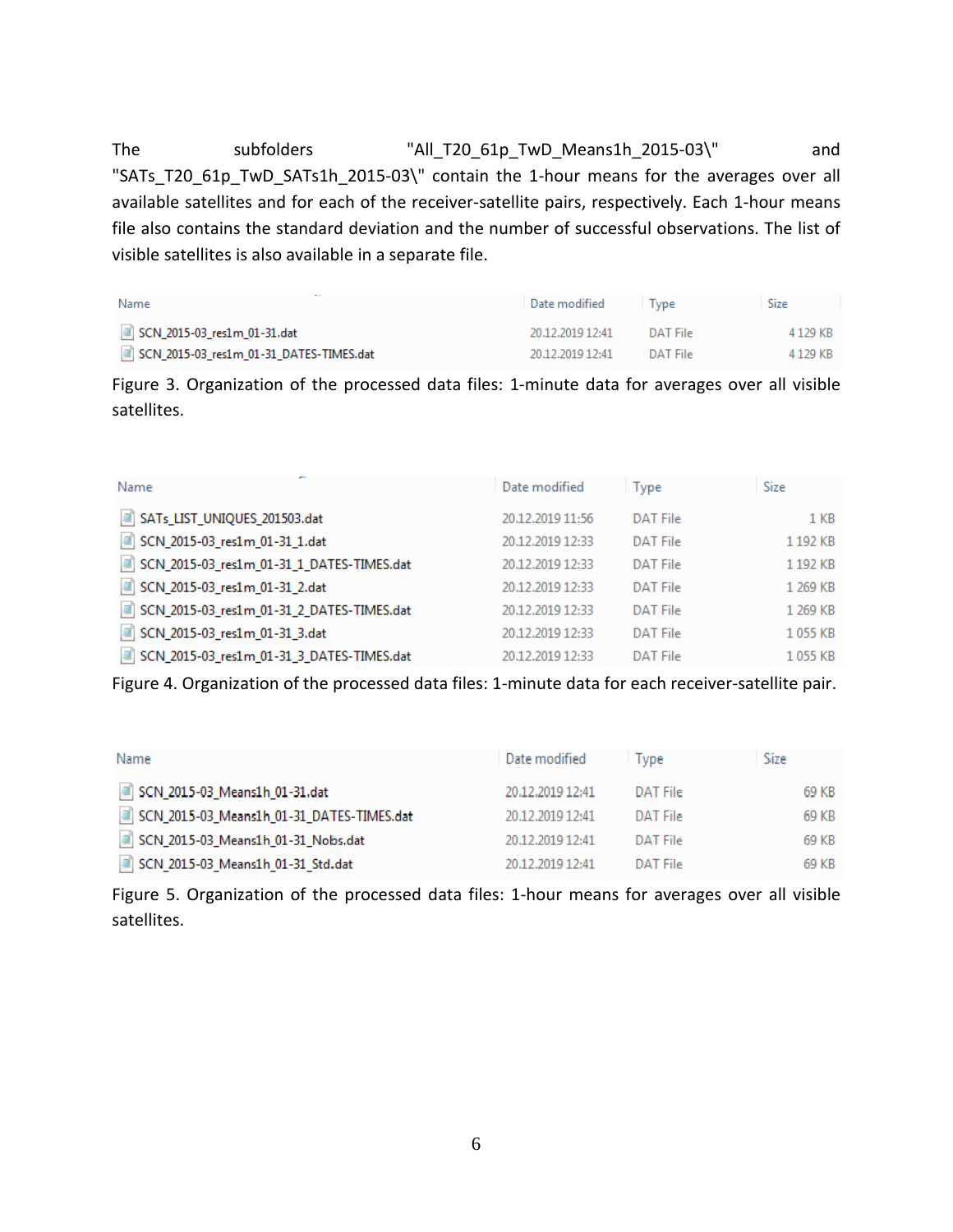| Name                                       | Date modified    | Type            | Size  |
|--------------------------------------------|------------------|-----------------|-------|
| SCN_2015-03_SATs1h_01-31_1.dat             | 20.12.2019 13:42 | <b>DAT File</b> | 23 KB |
| SCN_2015-03_SATs1h_01-31_1_DATES-TIMES.dat | 20.12.2019 13:42 | <b>DAT File</b> | 23 KB |
| SCN_2015-03_SATs1h_01-31_1_Nobs.dat        | 20.12.2019 13:42 | <b>DAT File</b> | 23 KB |
| SCN_2015-03_SATs1h_01-31_1_Std.dat         | 20.12.2019 13:42 | <b>DAT File</b> | 23 KB |
| SCN_2015-03_SATs1h_01-31_2.dat             | 20.12.2019 13:43 | <b>DAT File</b> | 27 KB |
| SCN_2015-03_SATs1h_01-31_2_DATES-TIMES.dat | 20.12.2019 13:43 | <b>DAT File</b> | 27 KB |
| SCN_2015-03_SATs1h_01-31_2_Nobs.dat        | 20.12.2019 13:43 | <b>DAT File</b> | 27 KB |
| SCN_2015-03_SATs1h_01-31_2_Std.dat         | 20.12.2019 13:43 | <b>DAT File</b> | 27 KB |
| SCN_2015-03_SATs1h_01-31_3.dat             | 20.12.2019 13:43 | <b>DAT File</b> | 21 KB |
| SCN_2015-03_SATs1h_01-31_3_DATES-TIMES.dat | 20.12.2019 13:43 | <b>DAT File</b> | 21 KB |
| SCN_2015-03_SATs1h_01-31_3_Nobs.dat        | 20.12.2019 13:43 | <b>DAT File</b> | 21 KB |
| SCN_2015-03_SATs1h_01-31_3_Std.dat         | 20.12.2019 13:43 | <b>DAT File</b> | 21 KB |

Figure 6. Organization of the processed data files: 1-hour data for each receiver-satellite pair.

Figures 3 to 6 illustrate how the processed data are organized in files. Examples of the data files for 1-minute resolution are in Figures 3 and 4 for the 'All' and 'SATs' cases, respectively. Similar data for the 1-hour resolution are in Figures 5 and 6.

The files with the processed data contain six columns that correspond, respectively from the 1st to the 6th, to 'L1S4', 'L2S4', 'TECP', 'TECF', 'ROTI', 'TECR' values which are the scintillation intensity index S4 for L1 and L2 bands, differential pseudorange TEC (in TEC Units, TECU), differential carrier phase TEC (in TECU), ROTI (rate of change of TEC over one minute), relative and not-calibrated TEC (in TECU), respectively. The files with dates/times contain six columns that correspond (from the 1st to the 6th), to the year, month, day, hour, seconds from the start of day, and time in parts of a day, respectively.

The uploaded data are accompanied by a short README file.

#### **Experimental Design, Materials, and Methods**

To process and analyze the raw ionospheric data we recommend to use the "SCINDA-Iono" toolbox for the MATLAB specifically developed for this purpose. This toolbox available online via the MathWorks FileExchange system and can be downloaded at *https://www.mathworks.com/matlabcentral/fileexchange/71784-scinda-iono\_toolbox* .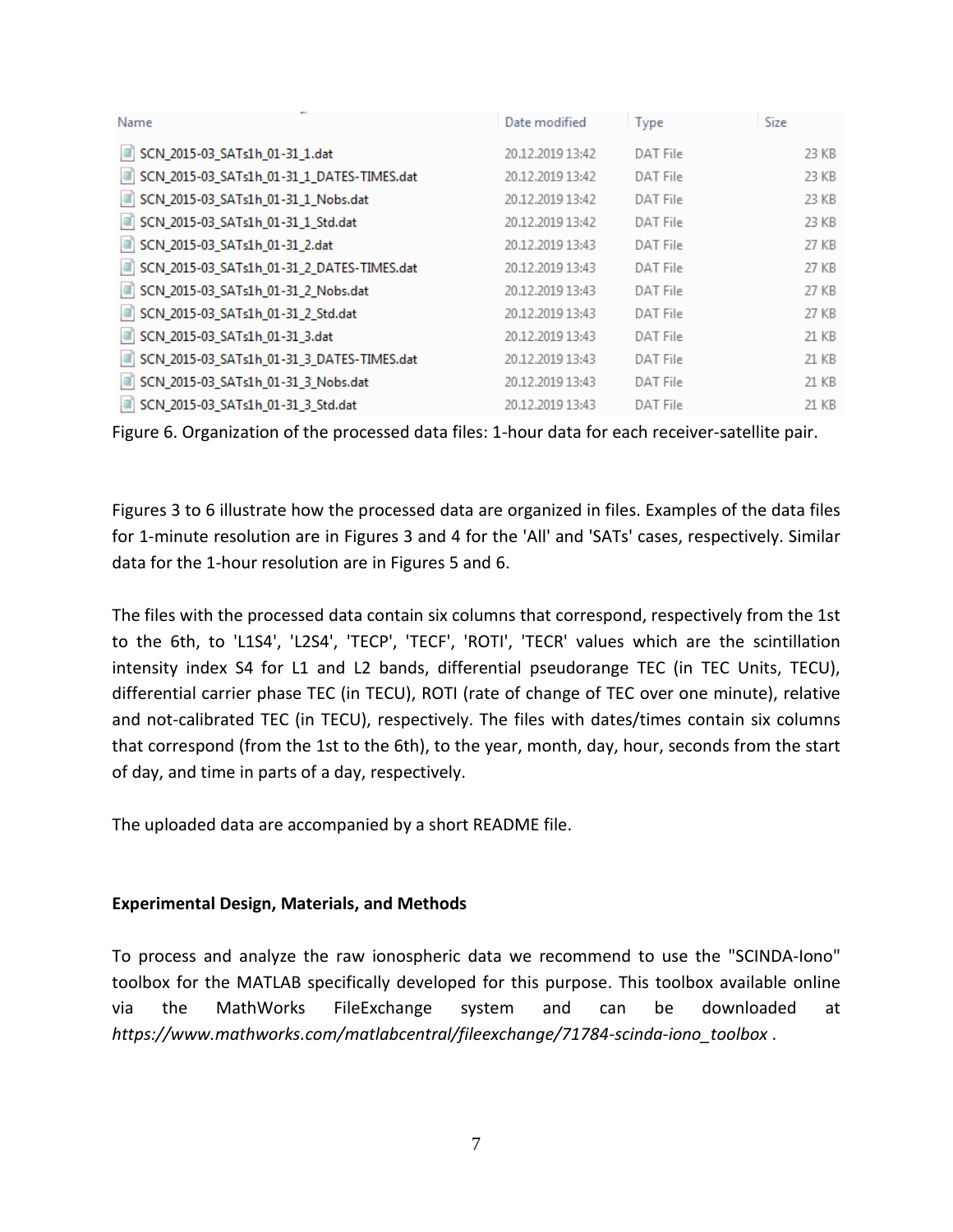There are other packages developed to analyze GNSS scintillation data provided by various receivers including SCINDA firmware, but some of them are proprietary, at least partly (e.g., GAMIT/GLOBIK/TRACK, http://www-gpsg.mit.edu/~simon/gtgk/, GAMIT is developed for Unix only), some are developed in other languages (e.g., GPSTk Post-processing, www.gpstk.com, in C++), and some are oriented mostly to position error and protection level calculation (e.g., RTKLIB, http://www.rtklib.com/). Some packages (e.g., "GPS-TEC" [6]) being developed for other environment can be run also in the MATLAB but do different kind of data processing and analysis comparing to our package.

The advantage of the "SCINDA-Iono" toolbox comparing to other packages for the analysis of the GNSS scintillation data from the SCINDA receivers is that it is free and publicly available, developed specifically for the MATLAB, can be run under Windows system, and is oriented to the general scintillation data preprocessing, processing and analysis. The toolbox is designed to analyze the data in the time interval chosen inside one calendar month.

## *Software Architecture.*

The architecture of the "SCINDA-Iono" toolbox is schematically presented in Fig. 7. It can be formally divided into three principal blocks:

- an adaptation of the receiver provided scintillation data for the further analysis;

- their preprocessing;
- analysis.

The preprocessing includes the corrections of the data for the receiver's miscalculations and the internal clock failures. There are three types of the preprocessing procedures (see Fig. 1).

#### *Software Functionalities.*

The "SCINDA-Iono" toolbox allows to perform following operations:

- *To unzip the scintillation data.* Since the original data are provided in the archived format, to be processed they should be unzipped.

- *To create the data files for each of the receiver-satellite pairs*, that have the format similar to one of the original scintillation data files.

- *To delete epochs with erroneous values (so-called 'T20' preprocessing).* Some epochs start, as normally, by the letter 'T' and followed by '-20' (instead of a two-digit year number). Even if the content of such epochs seems to contain true observations we prefer to delete such epochs with erroneous headers.

- *To combine all data for a specific hour from different files to a single file (so-called '61p' preprocessing).* Some hourly files of 1-minute data contain one measurement from the 'neighbor' hour, thus the 61th measurement appears. Such `extra' measurements are moved to the corresponding hour file.

- *To delete the epochs without data, that contains only titles (so-called* '*TwD' preprocessing).* Some blocks are empty and contain no data except the header.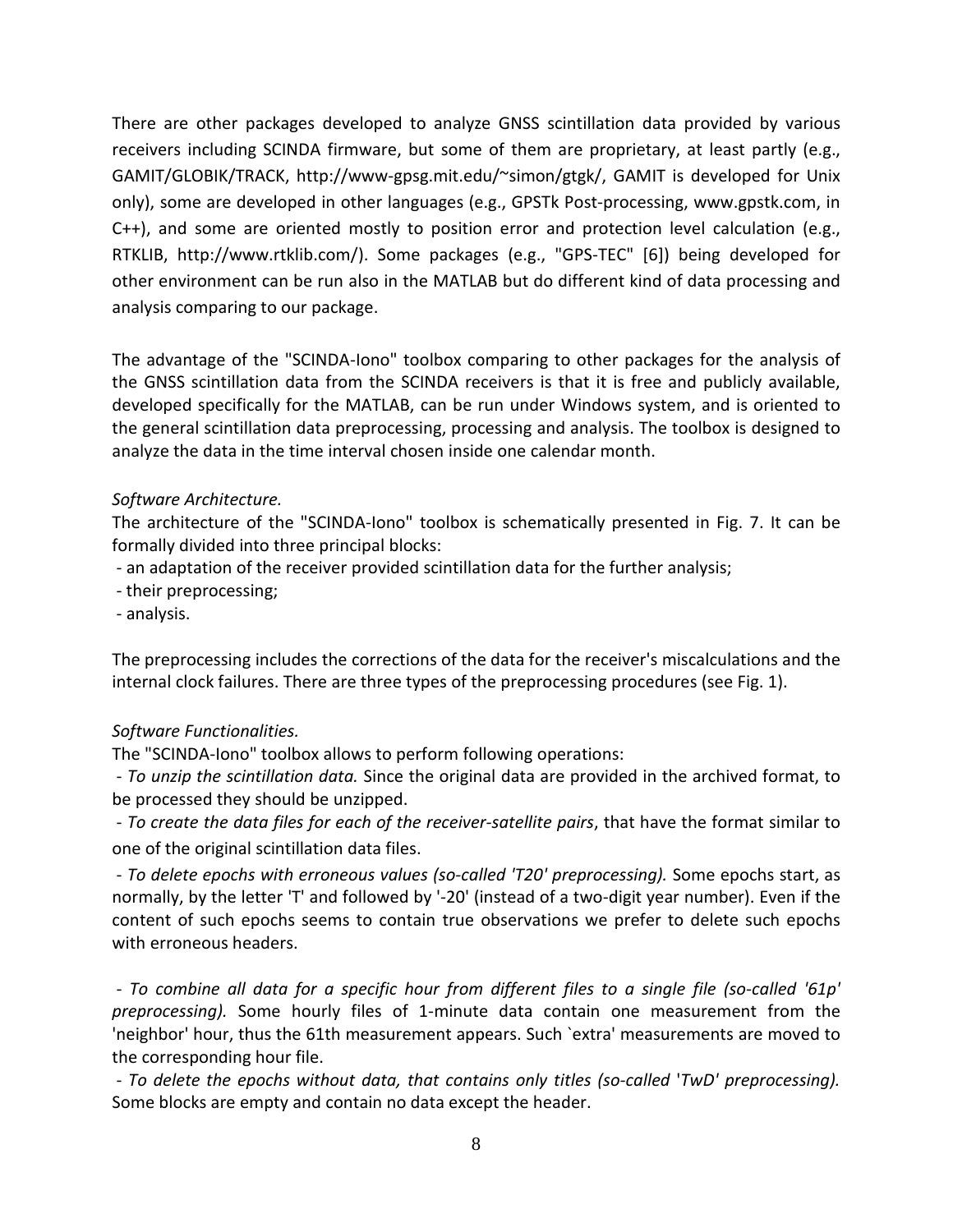- *To analyze the 1-minute resolution data.* As a result, the graphs of all preprocessed data with 1-minute time resolution are plotted.

- *To analyze 1-hour resolution data.* Here the 1-hour means are calculated accompanied by the standard deviation (Std) and a number of successful observations (Numb. of Points).

It should be noted that 1) the data obtained on each step listed above are saved into indicated folders and 2) each of the steps listed above can be included or excluded by user upon decision. In the latter case, one must pay attention to the names of the files to be used for further steps.

# **SOFTWARE ARCHITECTURE**



Figure 7: "SCINDA-Iono" toolbox architecture.

## *Illustrative Examples.*

Here we present an example of the data observed during the most significant geomagnetic storm of the 24<sup>th</sup> solar cycle that took place on 17-18 of March, 2015. The original scintillation data (\*.scn) are of the format presented in Fig. 8. This data file is an input file for the "SCINDA-Iono" toolbox.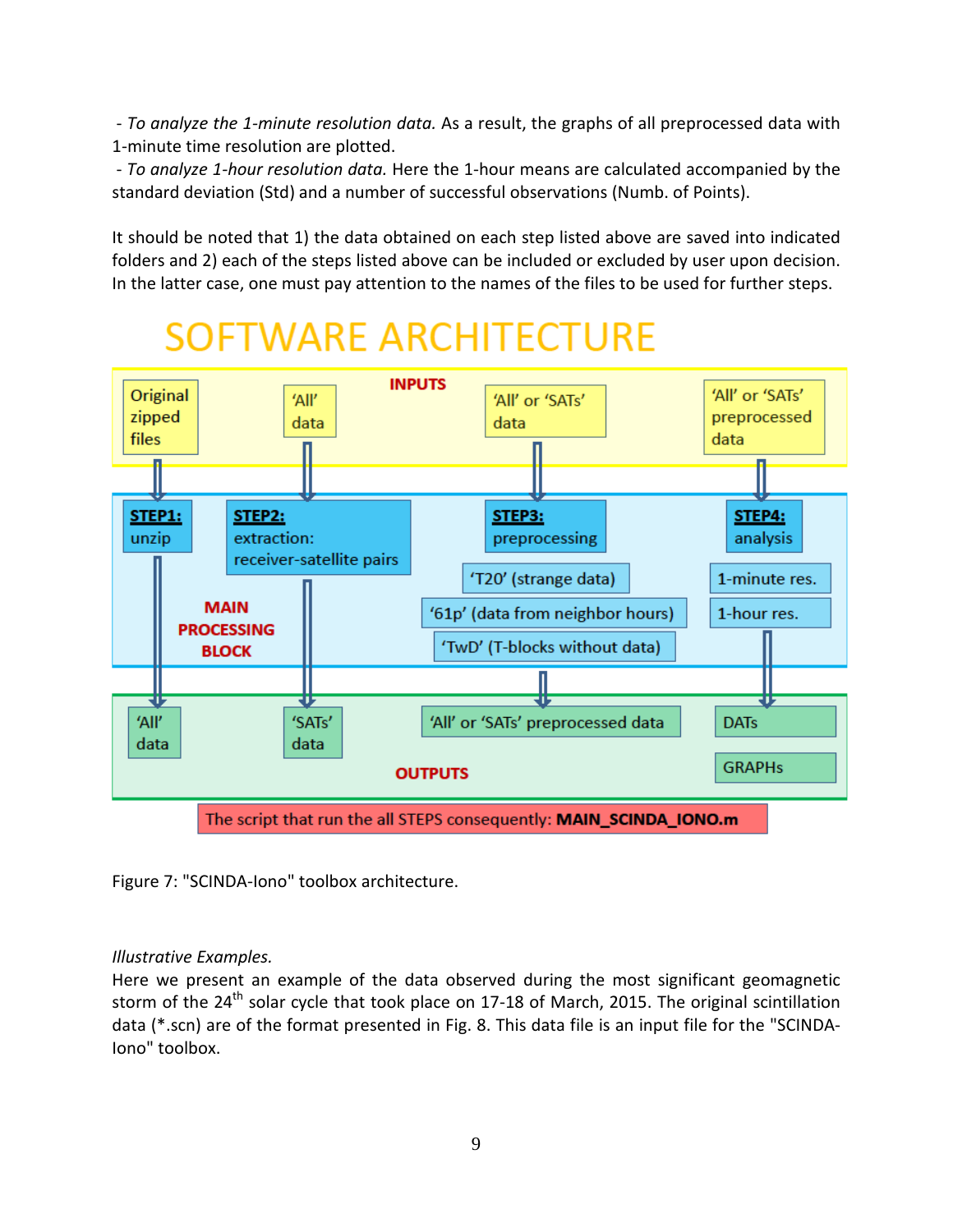

Figure 8: Example of an original scintillation (\*.scn) data file.

Files of this type contain both satellite characteristics and ionospheric parameters. Each file consists of values registered by various satellites, and each line of the file contains data obtained by one receiver-satellite pair. Each epoch starts from the letter 'T' and contains year (YY, two digits), month (MM, two digits), day (DD, two digits), time (UTSEC, in seconds since midnight). The data of each epoch contains the azimuth of a satellite (AZ, in degrees), elevation of a satellite (EL, in degrees), scintillation intensity index S4 on the L1 and L2 bands (L1S4 and L2S4, respectively), per cent of the samples taken compared to number expected (%SAM, between 0 and 100%), differential pseudorange (TECP, in TECU), differential carrier phase (TECF, in TECU), relative not-calibrated TEC (TECR, in TECU), rate of change of TEC over one minute (ROTI), time since last time slip (N, in minutes) and the pseudorandom noise satellite identifier (PRN). As it was already mentioned, the receiver was not calibrated for the receiver bias.

The toolbox is developed to work with the original data of 1-minute resolution. As was already mentioned above, the software can do an extraction of the data for each of available receiversatellite pairs. An example of the resulting data file for this case is presented in Fig. 9. The averages over all available for the moment satellites can be calculated as well. The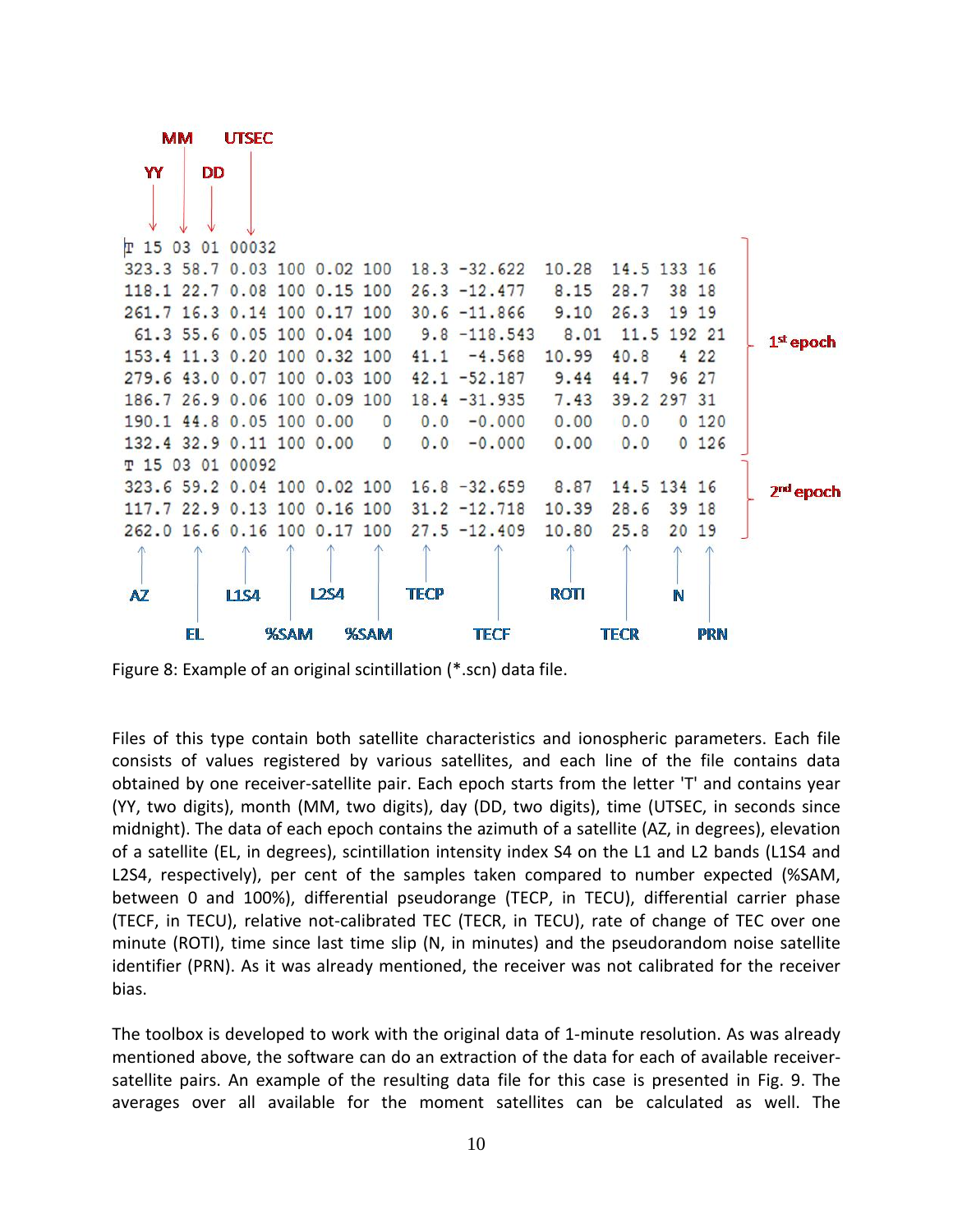corresponding 1-minute resolution plots for the average over all available satellites are presented in Fig. 10.

In addition, 1-hour means for each of the receiver-satellite pairs or average values over all available satellites are calculated. The resulting set of 1-hour resolution plots for the average over all available satellites is presented in Fig. 11. For the averages the main figure is accompanied by the plots of standard deviation (Fig. 12) and the number of successful observations (Fig. 13).The total time of the data processing and analysis takes, in general, not more than few minutes with the MATLAB R2018b on the Dell laptop with processor Intel(R) Core(TM) i5-3337U CPU @ 1.80GHz; installed 8,00 GB of RAM; with the 64-bit Operating system (Windows 7 Professional edition).

```
T 15 03 01 00032
323.3 58.7 0.03 100 0.02 100 18.3 -32.622 10.28 14.5 133 16
T 15 03 01 00092
323.6 59.2 0.04 100 0.02 100 16.8 -32.659 8.87 14.5 134 16
T 15 03 01 00152
323.8 59.6 0.03 100 0.03 100 13.8 -32.703
                                           8.57 14.4 135 16
T 15 03 01 00212
324.1 60.1 0.03 100 0.03 100
                             12.9 -32.728
                                           9.30 14.4 136 16
T 15 03 01 00272
324.3 60.5 0.03 100 0.03 100 13.8 -32.767
                                           7.20 14.3 137 16
T 15 03 01 00332
324.5 61.0 0.03 100 0.02 100 13.9 -32.794
                                           8.67 14.3 138 16
T 15 03 01 00392
324.8 61.4 0.03 100 0.03 100
                             13.5 - 32.8438.23 14.3 139 16
T 15 03 01 00452
325.0 61.9 0.03 100 0.02 100 13.2 -32.863
                                           8.30 14.2 140 16
```
Figure 9: Example of a scintillation (\*.scn) data file for one receiver-satellite pair.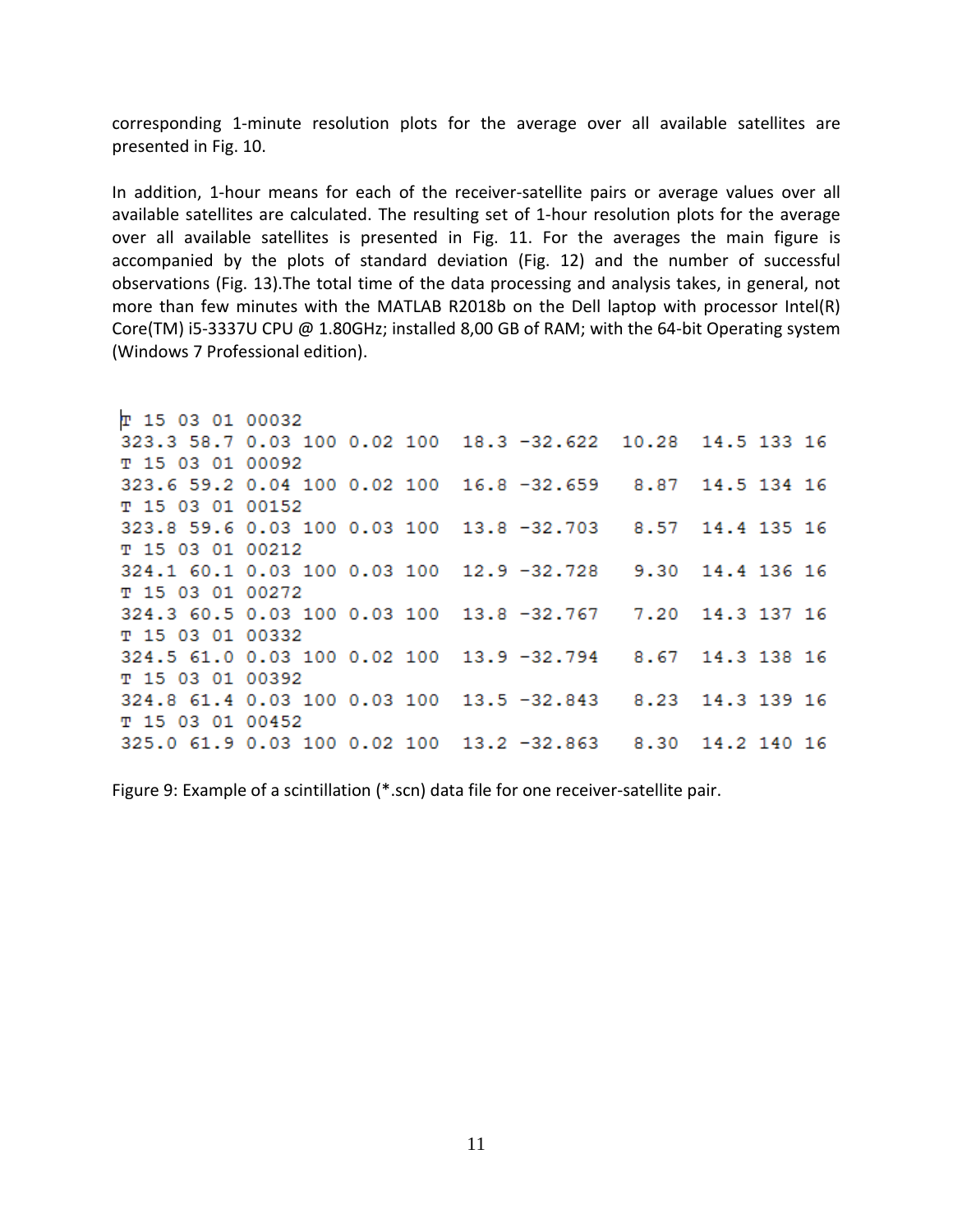

Figure 10: Example of 1-minute resolution plots for an average over all available satellites.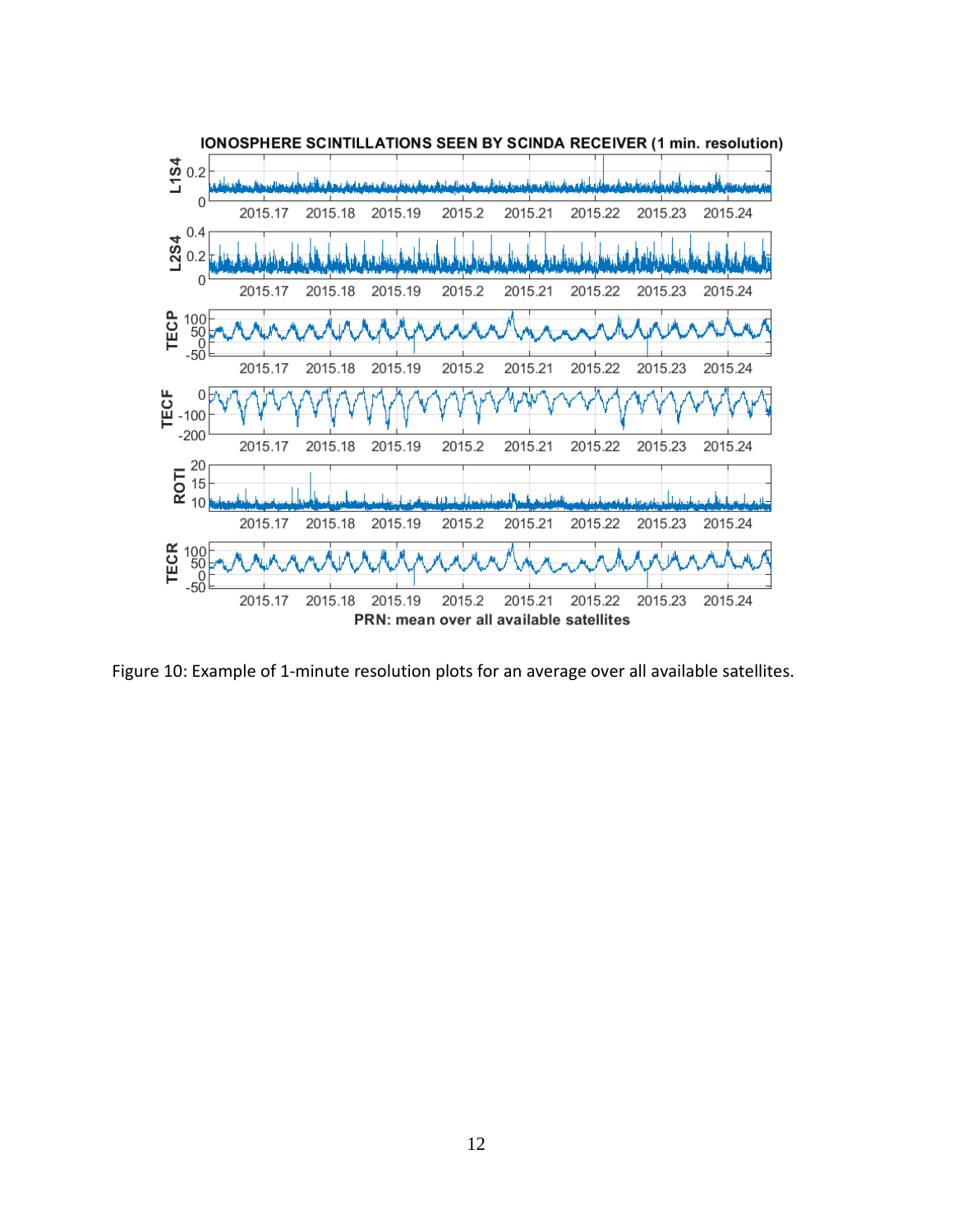

Figure 11: Example of 1-hour resolution plots for an average over all available satellites.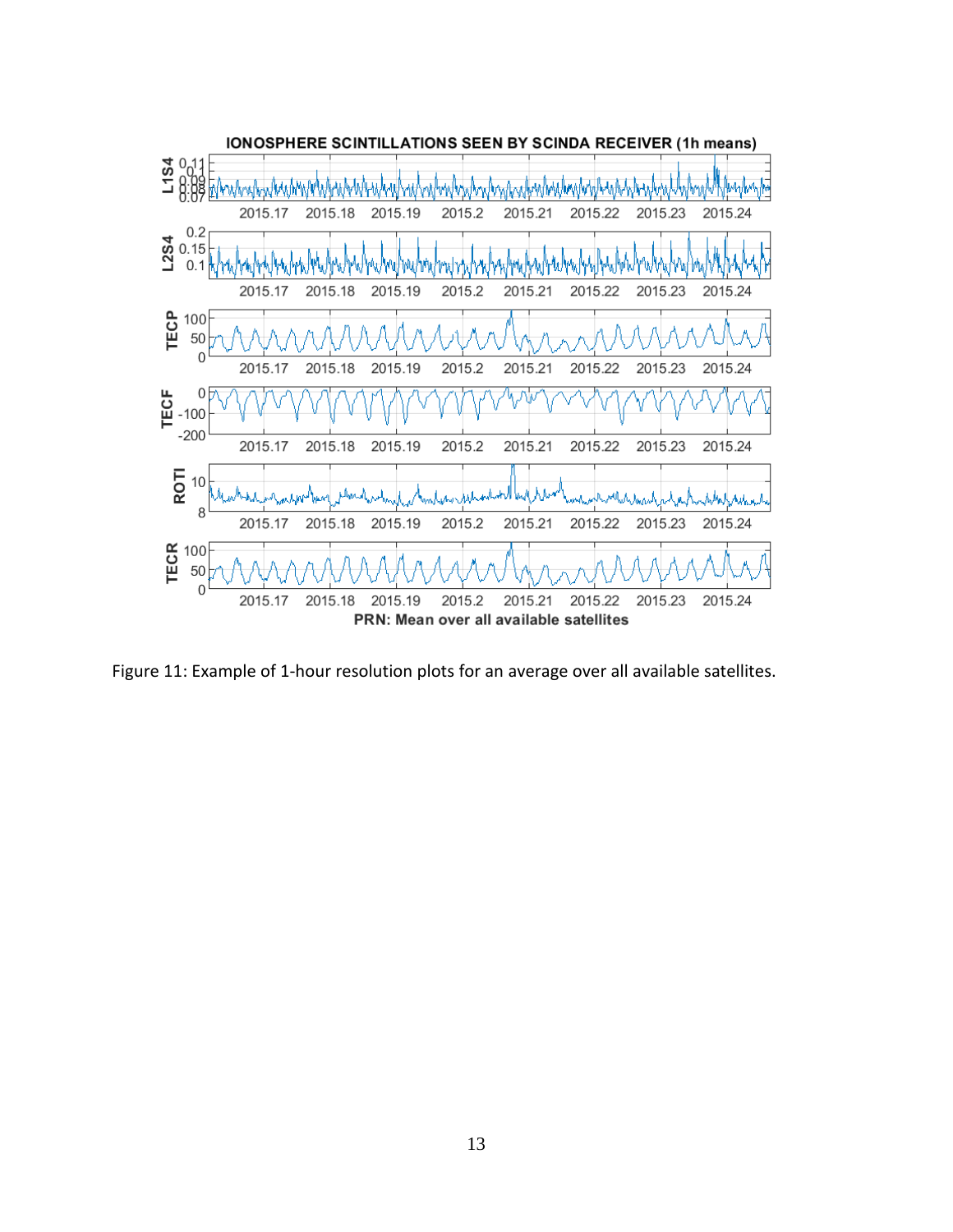

Figure 12: Example of standard deviation plots for 1-hour means calculated over an average over all available satellites.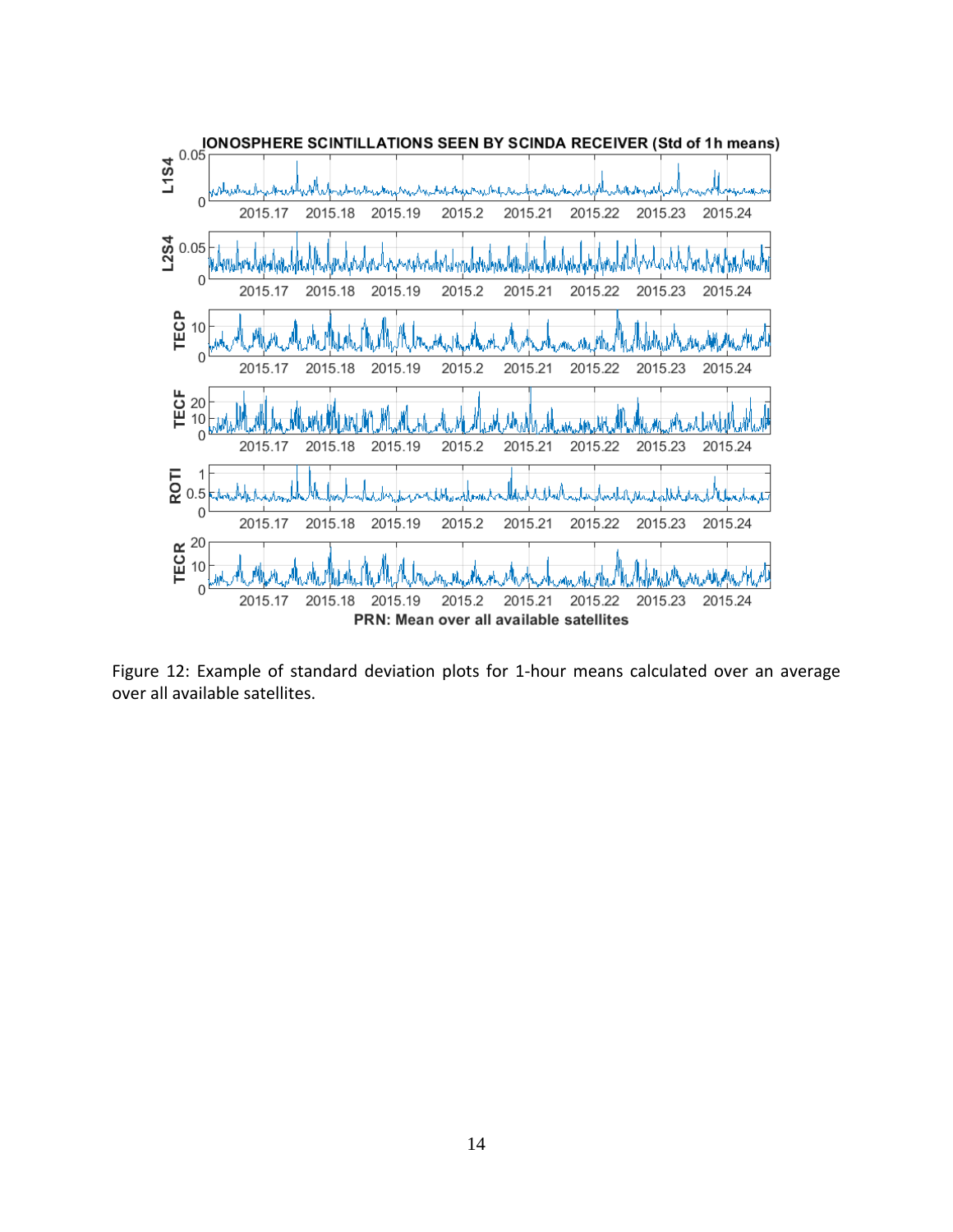

Figure 13: Example of number of successful observations plots for 1-hour means calculated over an average over all available satellites.

#### **Acknowledgments**

The authors thank Rui Fernandes from SEGAL for the access the SCINDA equipment and the managers of the SCINDA system from Boston College for their help. The SWAIR project founded by the ARTES IAP DEMOSTRATION PROJECTS and CITEUC is founded by FCT, FEDER, COMPETE2020: UID/MULTI/00611/2019; POCI-01-0145-FEDER-006922. The anonymous reviewers are thanked for their help to improve the manuscript.

#### **Competing Interests**

The authors declare that they have no known competing financial interests or personal relationships which have, or could be perceived to have, influenced the work reported in this article.